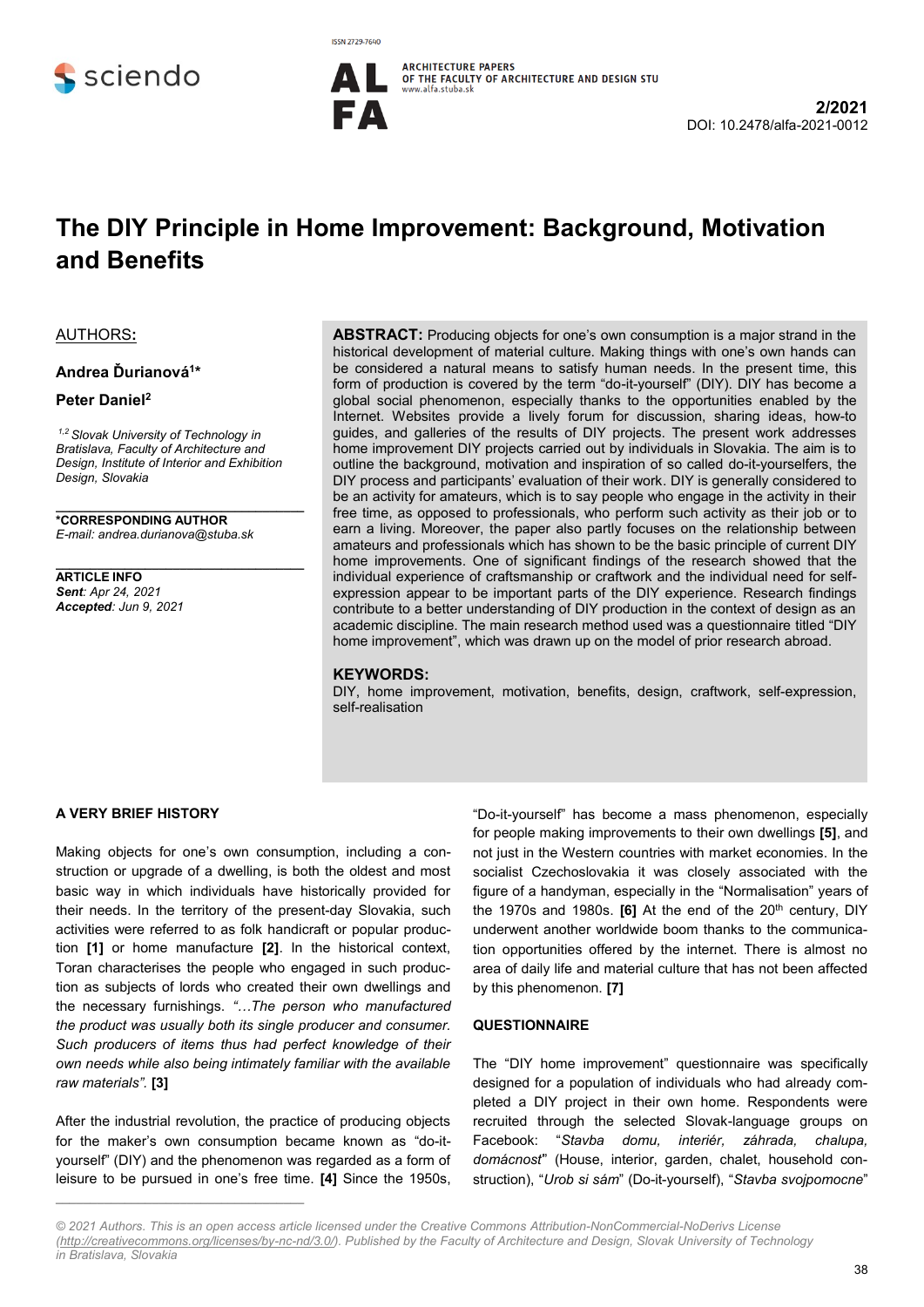(Build-it-yourself) and other groups: "*Škola a internát*" (School and dormitory; a private Facebook group for tenants of the Nová Cvernovka studios) and "*Ústav interiéru a výstavníctva*" (Institute of Interior and Exhibition Design). The questionnaire was created in Google Docs and was completed by 120 respondents. The design of the questionnaire was partly based on prior research in this area, especially a similar survey undertaken in the USA by Wolf and McQuitty: "Understanding the doit-yourself consumer: DIY motivations and outcomes". **[8]**  These authors describe DIY as an important and increasingly popular form of consumer behaviour about which relatively little is known. The authors of the study focused on the motivation and outcomes of DIY activity and carried out their survey through depth interviews with respondents who had implemented home construction and remodelling projects on a DIY basis. The authors present their results in a scheme where the factors that motivate DIYers are divided into two groups: "marketplace evaluation" and "identity enhancement". The first group includes external reasons for a DIY approach: the lack of product availability, lack of product quality, economic benefits and the need for customisation. The second group includes internal motivators such as the fulfilment of craftsmanship, empowerment, community seeking and the need for uniqueness. On this basis they define the outcomes of DIY behaviours as a sense of accomplishment, control and enjoyment.

#### **DIY IN THE CREATION OF A DWELLING**



*Chart 1: "Imagine one of your own previous home improvement projects. How would you characterise it?" Source: Andrea Ďurianová*



*Chart 2: "What kind of project was it?" Source: Andrea Ďurianová*



*Chart 3: "What inspired your vision for the DYI project? Source: Andrea Ďurianová*



*Chart 4: "Which parts of the project in your apartment or house did you undertake yourself?" Source: Andrea Ďurianová*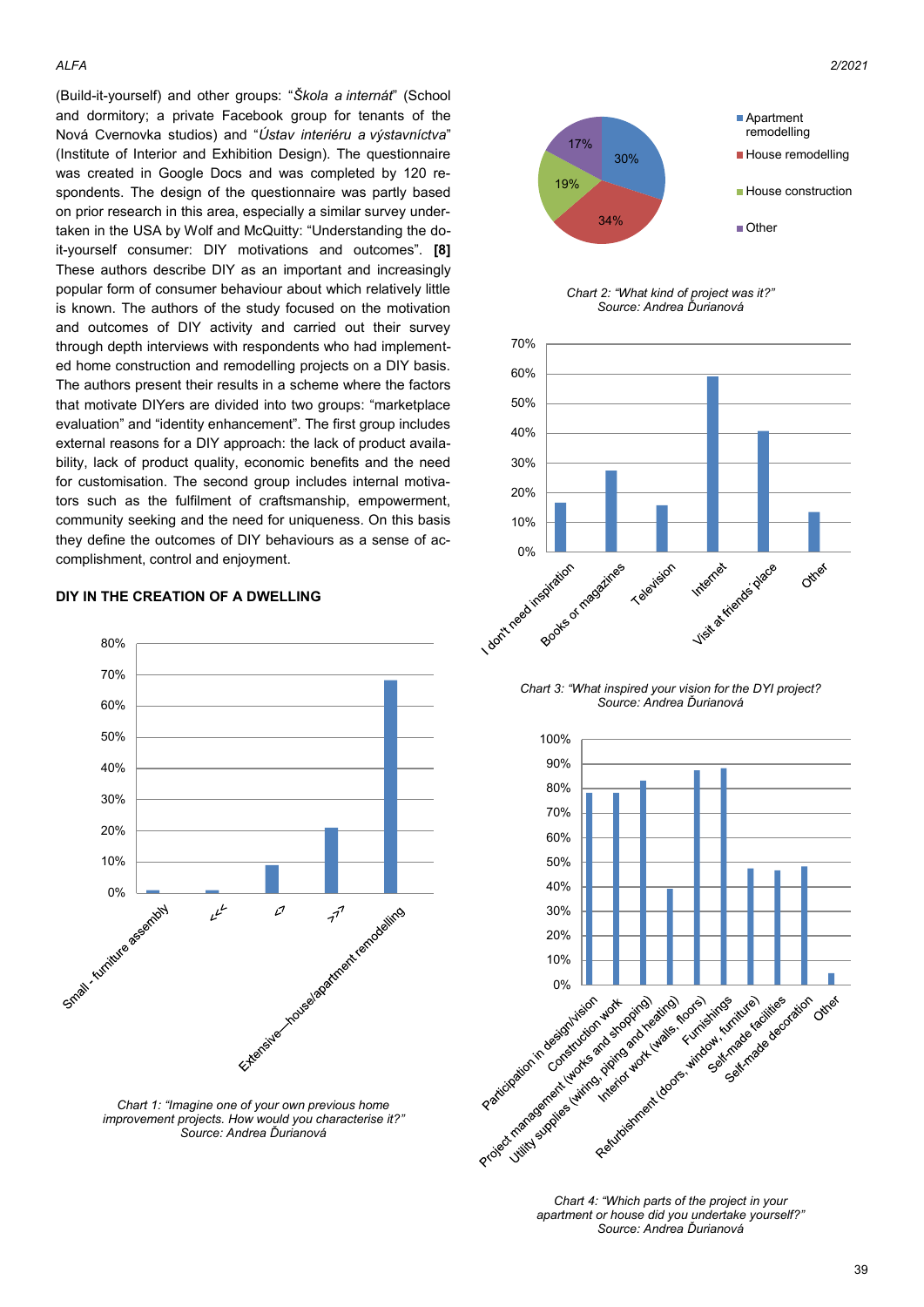

*Chart 5: "How did you find what method to use?" Source: Andrea Ďurianová*

Taking a DIY approach to the construction or remodelling of a dwelling while complying with current standards is a complex task involving a wide range of activities, which also requires different levels of competence and expertise. The level of DIY activity that is authorised, especially in larger-scale projects such as construction or remodelling is defined in the Building Act **[9]**, which stipulates that such work must be performed under professional supervision. DIY activities may account for different proportions of work on individuals' home improvement projects and range across a variety of professions and sets of skills. Most of the DIYers who took part in this research describe their projects as extensive—their focus was either on the construction of a house or on the remodelling of a house or flat.

Our research also investigated the sources of inspiration for DIYers. Both professional and amateur creators produce ideas, visions and designs based on things they have seen before, though they add their own modifications, adaptations and improvements. Such an approach has much in common with Michl's definition of design: *"every new thing that appears in the world of manufactured objects is based on an object that already exists and every technological system develops from previous systems just as every new artefact stems from of previous artefacts"*. **[10]** Contemporary DIYers owe much of their inspiration to the accessibility of information on the internet and the range of goods and material on the market. Almost sixty per cent of respondents found ideas for their own project on the Internet and the same percentage reported using the Internet to research how to implement their designs. When asked about the source of their working materials, 90% of respondents stated they purchased it from building material suppliers or a hobby market. The most frequently reported types of specific DIY activities were interior furnishing and interior work (modification of floors and ceilings), building work and organisation and management of work.

### **AMATEUR AND PROFESSIONAL**

DIY is generally considered to be an activity for amateurs, which is to say people who engage in the activity in their free time, as opposed to professionals, who perform such activity as their job or to earn a living. In the past there were much sharper differences between professionals and amateurs, mainly because of the technological sophistication of their tools and procedures. Nowadays, amateurs have easy access to more advanced technologies and methods of implementation—they can purchase "professional" tools or technology and the Internet provides a wide variety of instructional guides. Although access to tools, materials and methods cannot guarantee the quality of implementation, they at least make it possible for DIYers to perform on the same level as professionals. According to Atkinson, this could lead to the complete elimination of the dividing line between professionals and amateurs. **[11]**

Our research shows that current DIY activity in homes combines the work of DIYers with that of specialists or construction firms to varying degrees. A relatively high percentage of questionnaire respondents (36.7%) had implemented more than 80% of the work on their project with their own hands. It should also be noted that over 40% consulted their method with experts. On the other hand, 40% of respondents stated that they undertook the work themselves because they thought they would do it better than professionals. This may reflect the insufficient quality and availability of professional work on the Slovak market. There is a shortage of high-quality craftworkers and growing demand, which leads to a rise in prices and creates opportunities for workers with less than adequate qualifications and practice. Negative experience with professionals providing work of inferior quality can discourage individuals from cooperating with them in the future.

What is more, the DIYers who responded to the questionnaire appeared to have relatively strong skills and experience. This is reflected in the relatively high percentage of project tasks that they completed themselves and the wide spectrum of activities that they engaged in, including specialised jobs such as work with utility supplies (electric wiring, water piping and heating). Although we have no means to measure the quality of the DIY projects undertaken by the respondents, they themselves rate them as being almost excellent. As many as 60% of them claimed that DIY came naturally to them and over 90% stated that they would engage in DIY again in the future.



*Chart 6: "If you cooperated with professional craftworkers or companies in your project, what percentage of the project would you estimate was your own work?" Source: Andrea Ďurianová*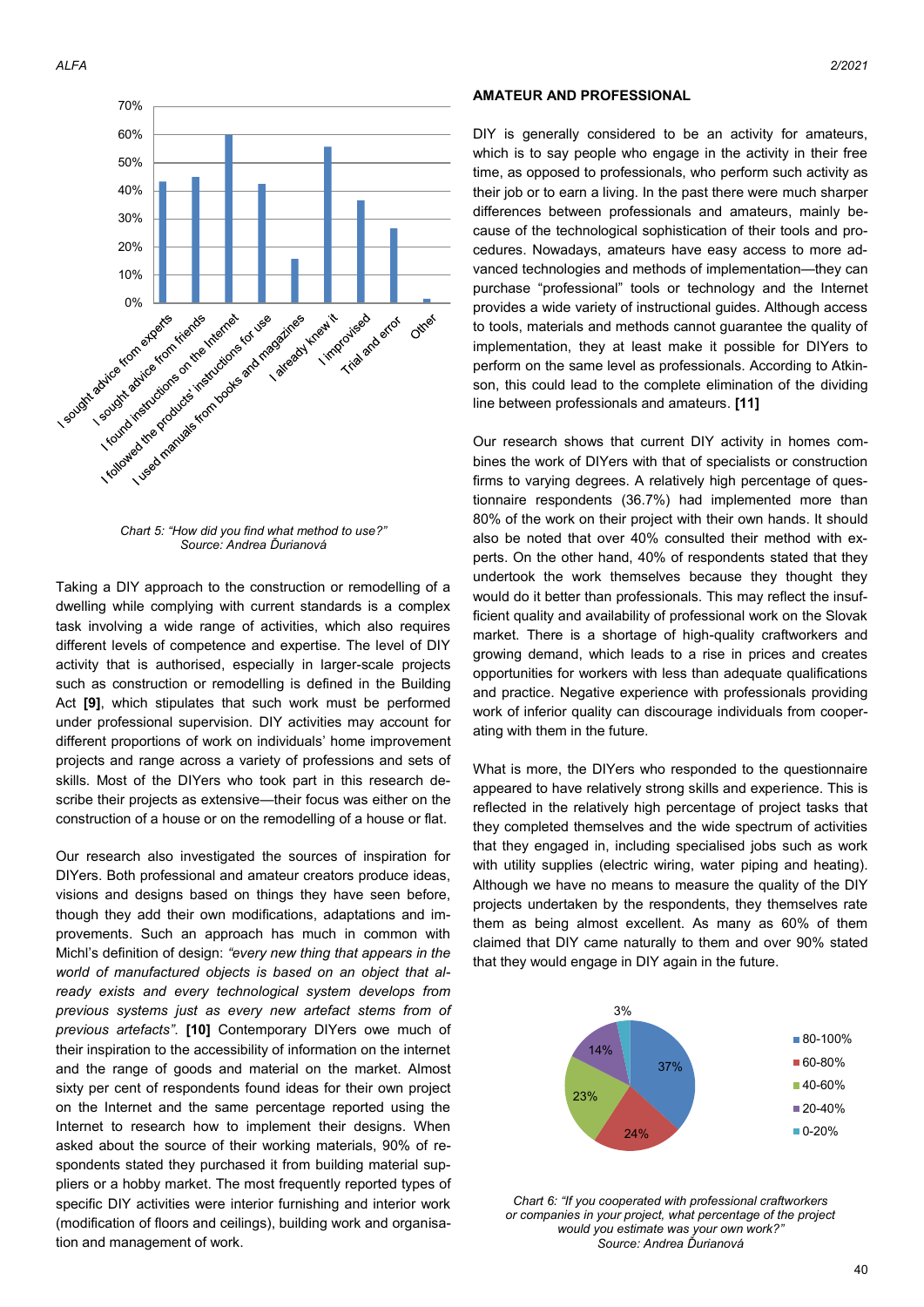



*Chart 7: "What were your reasons for choosing DIY?" Source: Andrea Ďurianová*

#### **INDIVIDUALS' EXPERIENCE OF CRAFTWORK**

The individual experience of craftwork or craftsmanship appears to be an important part of the DIY experience. When respondents were asked about the benefits of DIY, the most frequent response was "good feelings or taking pleasure in craftwork". These positive feelings probably come from the process of creating the home, which engages the individual's whole being. It is a process that brings together mental and physical work in the creation of meaningful and useful objects. Successful implementation of a project can increase individuals' confidence in their own abilities and thus be a source of selfassurance and a positive self-image.



*Source: Andrea Ďurianová*

*ALFA 2/2021*

In the words of so called do-it-yourselfers themselves, a common reason for engaging in DIY is that "they enjoy the process (of making)". Similarly, in our questionnaire, "I enjoy it" was the most frequently chosen answer to the question about the reason for engaging in DIY (76.6%). Although there is no specific definition of this term or phrase, it is reasonable to expect that it means more than just "fun". The claim "I enjoy it" can extend into the area of interest, taking pleasure in the activity and above all the development of one's own abilities and skills. The expression might even point to the mental states covered by Mihaly Csikszentmihályi's theory of "flow", which is described as the optimal psychological experience of a particular activity. **[12]**



### **DIY AS A MEANS FOR INDIVIDUALS' SELF-EXPRESSION**

*Chart 9: "Before you started, did you have a specific idea of what the finished project would be like?" Source: Andrea Ďurianová*

According to Soňa G. Lutherová, the way in which we provide for our home or housing is a *"process related to our understanding of ourselves—what we have speaks not just about who we are but also about who we would like to be"*. **[13]** DIY work on a dwelling thus becomes a significant means for expressing DIYers' vision of their "dream home" balanced against the financial resources available to them, and the individuals' craft skills and abilities. The respondents who completed the questionnaire stated that before starting their DIY project, they already had a relatively detailed concept of their future home ready. This could take various forms—from an architect's design or DIYer's own sketch up to a more abstract concept existing only "in their head". At the same time, the vast majority of them (78.3%) mentioned "making their home as they imagined it" was a benefit of the DIY project. The need for self-expression or self-presentation in home is often expressed through phrases such as "having things your own way" or "having things as you imagined them" and need not refer exclusively to a DIY approach. Nevertheless, there are grounds to believe that DIY strengthens the relationship between the DIYer and their dwelling. Many DIY projects leave a strong imprint in the DIYers' memories reinforced by their physical and emotional experiences.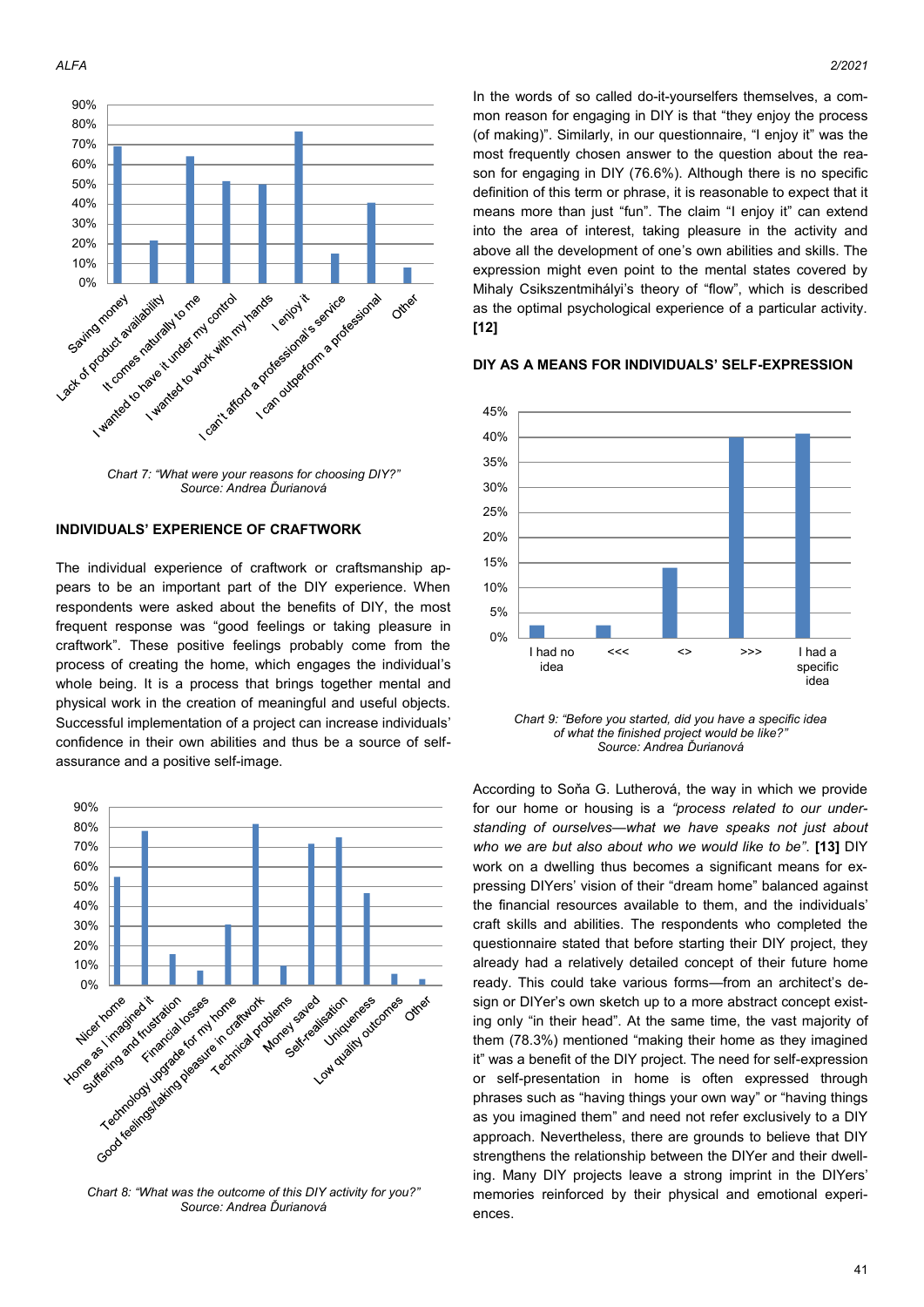





*Chart 11: "How would you evaluate the results of your efforts? Source: Andrea Ďurianová*



*Chart 12: "Will you engage in DIY activities again? Source: Andrea Ďurianová*

#### **CONCLUSION**

The research population was so called do-it-yourselfers who had already carried out a DIY home improvement project that was extensive in scale according to their own subjective assessment. The most common projects were the apartment or house remodelling or construction of a house. The DIYers appear to have relatively strong skills and experience in the relevant crafts. They evaluate the benefits of DIY as greatly outweighing any disadvantages and they expressed high satisfaction with their own work. Research has shown home improvement DIY is a relatively complex process which includes developing a concept of the future state of the dwelling, design preparations and carrying out the work involving varying degrees of cooperation with experts and firms. The Internet was found to be the most important source of inspiration and practical guides. A significant finding of the survey relates to the respondents' evaluation of their motivation and benefits. Besides saving money, DIYers often speak about values related to subjective experience (the pleasure of craftwork or craftsmanship), self-improvement, self-realisation and self-expression (having a home as they imagined it).

Although these findings need to be tested and investigated in more detail, the fields of design and the applied arts should not overlook the benefits that individuals derive from engaging in DIY projects. End-user participation in the design process has been a subject of discussion for a long time and the DIY principle has received some attention in the work of professional designers. It should be part of the mission of design to initiate and intensify the dialogue between professionals and amateurs and to offer sustainable strategies for DIY projects. Producing objects for one's own consumption is not just a kind of passing modern fashion but a relevant current strand of material culture and above all a human privilege.

## **REFERENCES:**

[1] Toran, E. (1965) "K umeniu okolo nás". 1<sup>st</sup> edition. Vydavateľstvo Slovenského fondu výtvarných umení, Bratislava, Slovakia

**[2]** Michalides, P. (1984) "Výtvarná kultúra výroby", Slovenské pedagogické nakladateľstvo, Bratislava, Slovakia

[3] Toran, E. (1965) "K umeniu okolo nás", 1<sup>st</sup> edition. Vydavateľstvo Slovenského fondu výtvarných umení, Bratislava, Slovakia, pp. 6.

**[4]** Demjanovič, D. (2016) "Fenomén urob si sám v súčasnej vizuálnej kultúre". Dissertation work. Academy of Fine Arts and Design, Bratislava, Slovakia

**[5]** Atkinson, P. (2006) "Do it yourself: democracy and design". [online] Journal of design history. Available at: https://www.researchgate.net/publication/242098594\_Do\_It\_Yo

urself Democracy and Design [Accessed: 17 April 2021] **[6]** Franc, M., knapík, J. (2013) "Volný čas v českých zemích 1957-1967". 1<sup>st</sup> edition. Academia, Prague, Czech Republic, pp. 443-458.

**[7]** Gold, H. (2011), In: Fineder, M., Geisler, T., Hack-Enschmidt, S., (2017) "Nomadic Furniture 3.0/New liberated living", 1st edition. Niggli and MAK, Zürich, Switzerland, pp. 14. **[8]** Wolf, M., McQuitty, S. (2011) "Understanding the do-ityourself consumer: DIY motivations and outcomes", Academy of Marketing Science. [online] Available at: